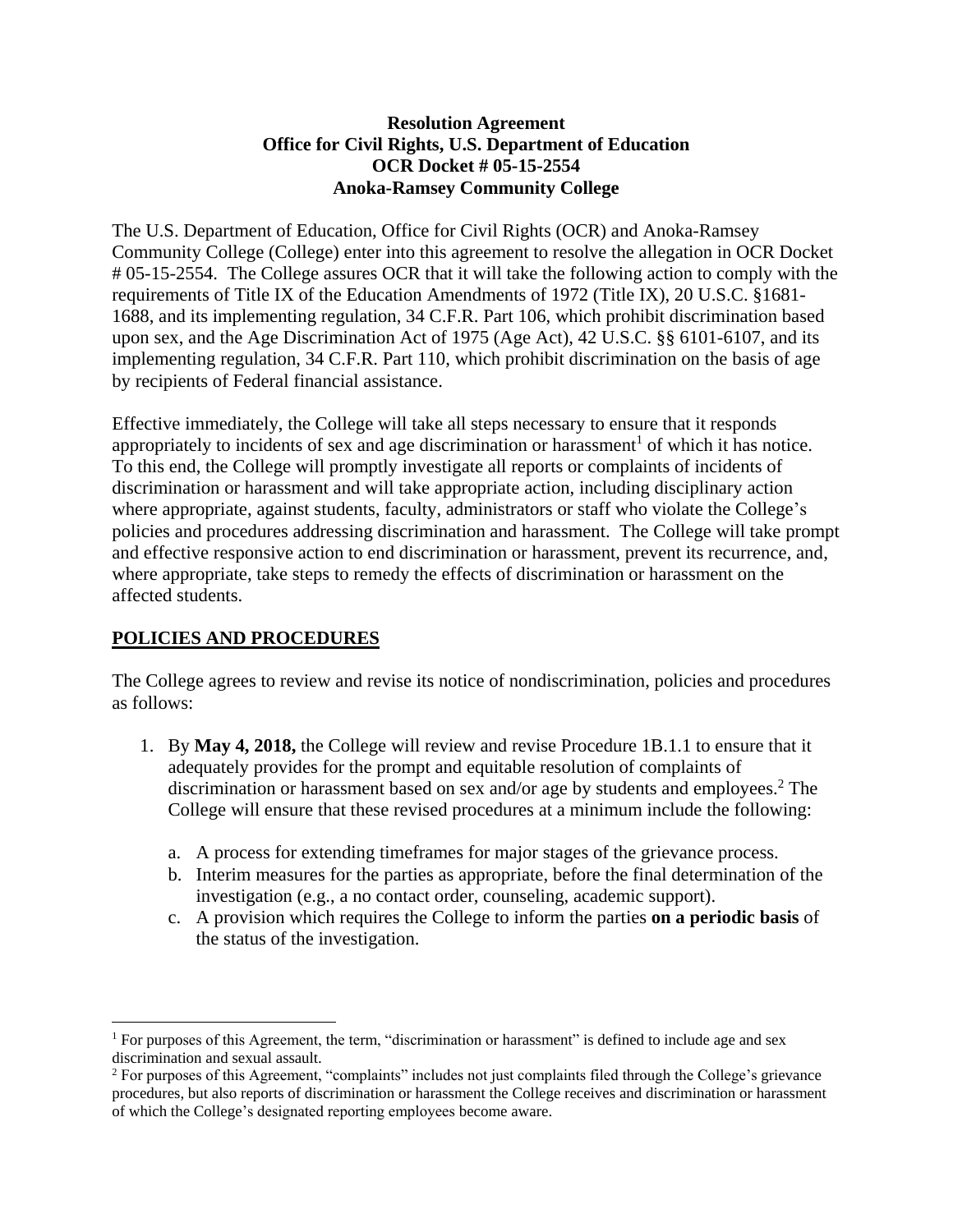Resolution Agreement Anoka-Ramsey Community College OCR # 05-15-2554 Page 2 of 4

- 2. By **May 4, 2018**, the College will review and revise Procedure 1B.3.1 to ensure that it adequately provides for the prompt and equitable resolution of sexual harassment complaints (including sexual violence complaints). The College will ensure that these revised procedures at a minimum include the following:
	- a. **Designated**, reasonably prompt time frames for major stages of the grievance process, as well as the process of extending timeframes for major stages of the grievance process.
	- b. A statement addressing potential conflict of interest of the investigator or decision maker.
	- c. A provision which requires the College to inform students **on a periodic basis** of the status of the investigation.
- 3. By **May 4, 2018**, the College will review and revise its Procedures to ensure that the following apparent contradiction is eliminated:
	- a. Procedure 1B.1.1 states, "This procedure is not applicable to allegations of sexual violence; allegations of sexual violence are handled pursuant to Board Policy 1B.3 Sexual Violence and System Procedure 1B.3.1."
	- b. Procedure 1B.3.1 states, "Colleges, universities, and the system office shall use System Procedure 1B.1.1 . . . when investigating complaint of sexual violence."

**REPORTING REQUIREMENT:** By **June 8, 2018**, the University will adopt, implement and publish the revised policies and procedures referenced in Item 1, Item 2 and Item 3. Publication will include written notice of the policies and procedures to the College community, including students, administrators and staff. The College will make this notification available through emails to students and employees, and the College website, and any other means of notification the College deems effective to ensure that the information is widely disseminated.

**FURTHER REPORTING REQUIREMENT**: Within 30 days after publishing its revised policies and procedures, the College will provide OCR with documentation that it has published the revised policies and procedures, including copies of the notices to students and employees regarding the revised policies and procedures and a description of how the notices were distributed, a link to its webpage where the revised policies and procedures are located, and documentation of any other means of notification used by the College.

## **TRAINING OF COLLEGE PERSONNEL AND STUDENTS**

4. By **September 15, 2018**, the College will provide administrators, faculty, and staff who have the responsibility of implementing Procedure 1B.1.1 and/or 1B.3.1 with effective training on the College's procedures on discrimination, harassment and retaliation. The training will review the College's revised discrimination or harassment procedures referenced in this Agreement, and include the following components at a minimum: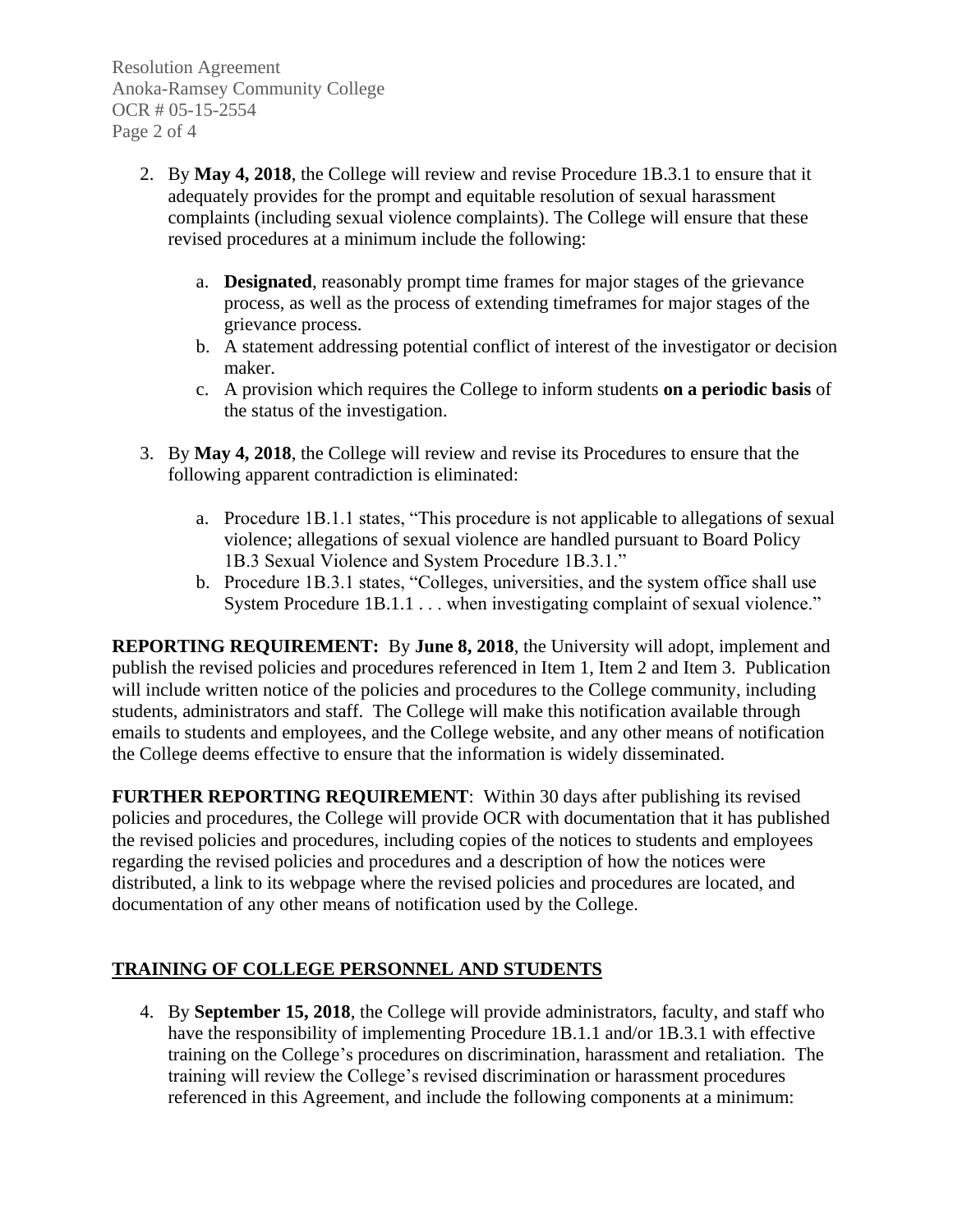Resolution Agreement Anoka-Ramsey Community College OCR # 05-15-2554 Page 3 of 4

- a. The College will remind all staff of its commitment to having a school environment free from discrimination or harassment and explain what they should do if they believe students or employees have been subjected to discrimination or harassment, including that they are strongly encouraged to immediately report possible harassment of which they have knowledge and the possible discipline of those who are required to report alleged harassment or discrimination if they fail to so report.
- b. The training will include a review of the College's revised discrimination and harassment procedures, including an explanation of what constitutes harassment as well as disciplinary sanctions related to findings of violations of its discrimination and harassment procedures and/or the policy prohibiting retaliation and intimidation.
- c. The training will provide a general overview of Title IX and the Age Act including how the law's nondiscrimination provisions apply to students, the names and contact information for the designated staff member(s) to whom students or others may report allegations of harassment, where to locate the College's discrimination or harassment procedures on the College's website, and the existence of OCR and its authority to enforce Title IX and the Age Act.
- d. The College will distribute written materials during the training that contain the information discussed in Items  $# 5(a) - (c)$  above.
- e. The training will also provide attendees with instruction on recognizing and appropriately addressing allegations of discrimination or harassment and complaints pursuant to Title IX and the Age Act.

**REPORTING REQUIREMENT:** By **October 1, 2018**, the College will provide OCR with documentation that it has provided appropriate College staff with the training referenced in Item # 4, including the dates of the training, the names, credentials and titles of the trainer(s), a copy of any materials used or distributed during the training, and a sign-in sheet with the names and titles of the College staff who attended the training.

## **MAINTENANCE OF OTHER DATA**

- 5. Effective immediately, the College agrees to maintain documents relating to specific complaints or other reports of discrimination or harassment of students, including the following:
	- a. A copy of all written reports or complaints or any other reports of incidents involving allegations of age or sex discrimination or harassment;
	- b. A narrative of all actions taken in response to the reports by College personnel, including any written documentation;
	- c. A copy of any and all written determinations and disciplinary sanctions issued to students or employees for violations of the College's harassment policies and procedures;